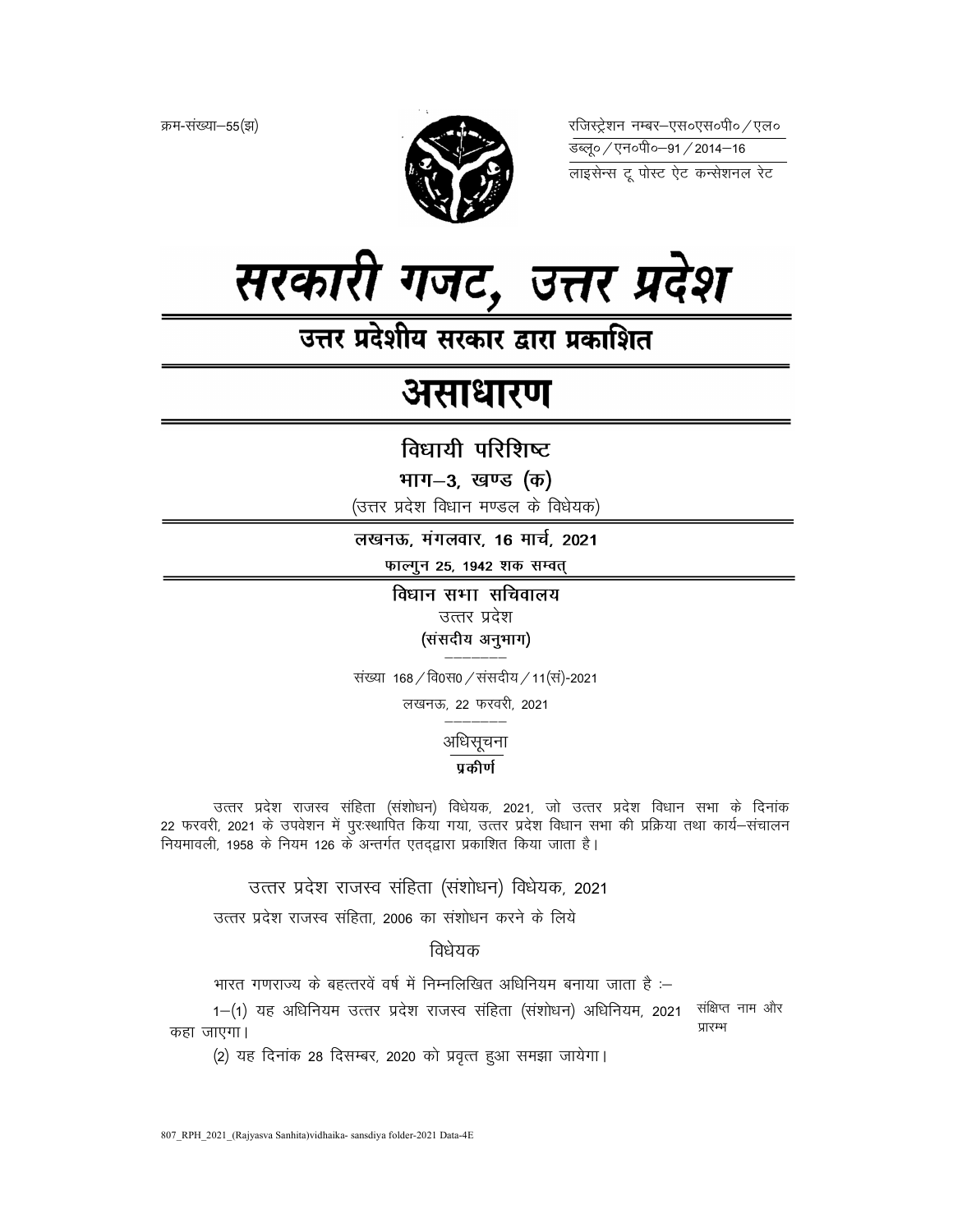अधिनियम संख्या 8 सन् 2012) जिसे आगे मूल अधिनियम कहा गया है, की धारा 59 की उपधारा (6) के सन 2012 की धारा 59 की उपधारा (6) का संशोधन 2-उत्तर प्रदेश राजस्व संहिता, 2006 (उत्तर प्रदेश अधिनियम संख्या 8 पश्चात् निम्नलिखित स्पष्टीकरण बढ़ा दिया जायेगा, अर्थात् :– स्पष्टीकरण: इस धारा के प्रयोजनार्थ शब्द ''स्थानीय प्राधिकरण'' में क्षेत्र पंचायत, जिला पंचायत, टाउन एरिया, नोटिफाइड एरिया, छावनी क्षेत्र, नगर पंचायत, नगर पालिका, नगर महापालिका, नगर निगम, नोएडा विकास प्राधिकरण, ग्रेटर नोएडा विकास प्राधिकरण एवं यमुना एक्सप्रेसवे विकास प्राधिकरण, अथवा भारत का संविधान के अनुच्छेद 243–थ के अन्तर्गत उत्तर प्रदेश औद्योगिक क्षेत्र विकास अधिनियम, 1976 के रूप में ''औद्योगिक विकास क्षेत्रान्तर्गत घोषित कोई औद्योगिक नगरी सम्मिलित होंगे''। धारा 80 का संशोधन 3-मूल अधिनियम की धारा 80 में, उपधारा (2) का प्रथम परन्तुक निकाल दिया जायेगा। धारा 89 की उपधारा (2) का संशोधन 4-मूल अधिनियम की धारा 89 में, उपधारा (2) का स्पष्टीकरण निकाल दिया जायेगा। धारा 89 की उपधारा (3) का संशोधन 5—मूल अधिनियम की धारा 89 की उपधारा (3) में, परन्तुक के स्थान पर निम्नलिखित परन्तुक रख दिया जायेगा, अर्थात् :– परन्तु यह कि जहाँ भूमि, किसी रजिस्ट्रीकृत फर्म, कम्पनी, पार्टनरशिप फर्म, लिमिटेड लाइबिलिटी पार्टनरशिप फर्म, न्यास, समिति अथवा किसी अन्य शैक्षिक या पूर्त संस्था द्वारा इस उपधारा, या निरसन के पूर्व यथा अधिनियमित उत्तर प्रदेश जमींदारी विनाश एवं भूमि व्यवस्था अधिनियम, 1950 की धारा 154 की उपधारा (3) के अधीन पूर्व अनुमोदन प्राप्त किये बिना अर्जित अथवा क्रय की गयी हो, वहाँ राज्य सरकार अथवा इस अधिनियम के अधीन इस प्रयोजन हेतू प्राधिकृत कोई अधिकारी, जुर्माना स्वरूप ऐसी किसी धनराशि, जो आवेदन करते समय प्रचलित सर्किल दर के अनुसार आगणित उपधारा (2) के अधीन विहित सीमा से अधिक भूमि की लागत की दस प्रतिशत होगी, का भुगतान करने के पश्चात् ऐसे अर्जन अथवा क्रय को विनियमित करने के लिए अपना अनुमोदन प्रदान कर सकती/सकता है:

परन्तु यह और कि जहाँ राज्य सरकार का यह समाधान हो जाय कि कोई अन्तरण, लोकहित में विभिन्न विनिधान प्रोत्साहन नीतियों के अधीन अथवा राज्य सरकार द्वारा प्रोत्साहित की जा रही परियोजनाओं, निजी विश्वविद्यालयों तथा मेडिकल कालेजों की स्थापना के लिये किया गया है वहाँ वह ऐसे किसी अंतरिती को इस उपधारा के अधीन जुर्माना के संदाय से छूट प्रदान कर सकती है।

निरसन और व्यावृत्ति 6—(1) उत्तर प्रदेश राजस्व संहिता (संशोधन) अध्यादेश, <sup>उत्तर प्रदेश</sup> 2020 एतदद्वारा निरसित किया जाता है। अध्यादेश संख्या 22 सन 2020 (2) ऐसे निरसन के होते हुए भी उपधारा (1) में निर्दिष्ट

अध्यादेश द्वारा यथा संशोधित मूल अधिनियम के उपबंधों के अधीन कृत कोई कार्य या की गई कोई कार्यवाही, इस अधिनियम द्वारा यथा संशोधित मूल अधिनियम के सह प्रत्यर्थी उपबंधों के अधीन कृत या की गई समझी जायेगी मानो इस अधिनियम के उपबंध सभी सारवान समयों में प्रवृत्त थे।

उत्तर प्रदेश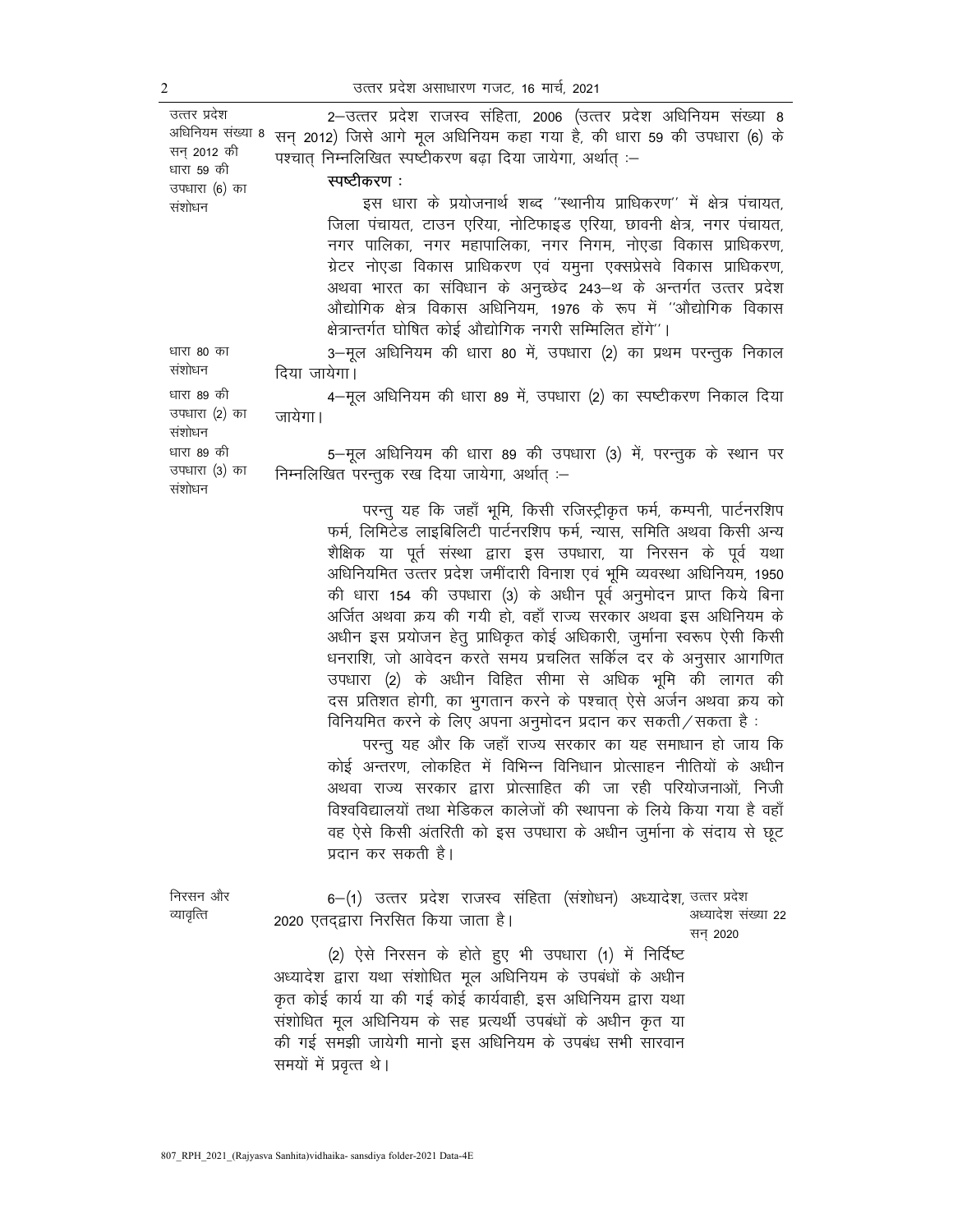# उद्देश्य और कारण

उत्तर प्रदेश राज्य में भू-धृतियों और भू-राजस्व से संबंधित विधि को समेकित करने तथा उसमें संशोधन करने के लिए उत्तर प्रदेश राजस्व संहिता, 2006 अधिनियमित किया गया है। औद्योगीकरण के प्रयोजनार्थ भूमि की सुगम उपलब्धता सुनिश्चित करने, राज्य में विनिधान का सम्वर्द्धन करने, औद्योगिक स्थापना में कठिनाइयों का निराकरण करने और सरकारी योजनाओं का उत्तन क्रियान्वयन करने के उददेश्य से राज्य सरकार की पूर्वानुमति प्राप्त किये बिना कृत अर्जन या क्रय के विनियमितीकरण के लिये जुर्माना की धनराशि में कमी करने के लिये उक्त संहिता में संशोधन और पद 'स्थानीय प्राधिकरण' के अर्थ को स्पष्ट किये जाने हेतु कतिपय अन्य 'संशोधन' अपेक्षित थे, अतः पूर्वोक्त संशोधनों को सम्मिलित करने हेतू उक्त संहिता में संशोधन किये जाने का विनिश्चय किया गया था।

चूँकि राज्य विधान मण्डल सत्र में नहीं था और पूर्वोक्त विनिश्चय को क्रियान्वित करने के लिये तुरन्त विधायी कार्यवाही की जानी आवश्यक थी, अतः राज्यपाल द्वारा दिनांक 28 दिसम्बर, 2020 को उत्तर प्रदेश राजस्व संहिता (संशोधन) अध्यादेश, 2020 (उत्तर प्रदेश अध्यादेश संख्या 22 सन 2020) प्रख्यापित किया गया।

यह विधेयक पूर्वोक्त अध्यादेश को प्रतिस्थापित करने के लिये पुरःस्थापित किया जाता है।

योगी आदित्यनाथ.

मुख्य मंत्री।

उत्तर प्रदेश राजस्व संहिता (संशोधन) विधेयक, 2021 द्वारा संशोधित की जाने वाली मूल अधिनियम की संगत धाराओं का उद्धरण।

## उत्तर प्रदेश राजस्व संहिता, 2006

- 80 (2) परन्तू यह कि इस उपधारा के अधीन घोषणा के लिये जोन या उसके आंशिक भाग के धारा चारों ओर चहारदीवारी अवश्य होनी चाहिए जो इस प्रयोजनार्थ उपयोग किया जाना प्रस्तावित हो ।
- 89 (2) स्पष्टीकरण-इस उपधारा में पद "किसी व्यक्ति" का तात्पर्य प्राकृतिक या विधिक व्यक्ति धारा से है।
- 89 (3) परन्तु यह कि जहाँ भूमि, किसी रजिस्ट्रीकृत फर्म, कम्पनी, पार्टनरशिप फर्म, लिमिटेड धारा लाइबिलिटी पार्टनरशिप फर्म, न्यास, समिति अथवा किसी अन्य शैक्षिक या किसी पूर्त संस्था द्वारा इस उपधारा या निरसन के पूर्व यथा अधिनियमित उत्तर प्रदेश जमींदारी विनाश एवं भूमि व्यवस्था अधिनियम, 1950 की धारा 154 की उपधारा (3) के अधीन पूर्व अनुमोदन प्राप्त किये बिना अर्जित अथवा क्रय की गई हो, वहाँ राज्य सरकार अथवा इस अधिनियम के अधीन इस प्रयेाजन हेतु प्राधिकृत कोई अधिकारी, जुर्माना स्परूप ऐसी धनराशि, जो आवेदन करते समय प्रचलित सर्किल दर के अनुसार आगणित उपधारा (2) के अधीन विहित सीमा से अधिक भूमि की लागत की पचास प्रतिशत होगी, का भुगतान करने के पश्चात् ऐसे अर्जन अथवा क्रय को विनियमित करने के लिए अपना अनुमोदन प्रदान कर सकती / सकता है।

आज्ञा से. प्रदीप कुमार दुबे, प्रमुख सचिव ।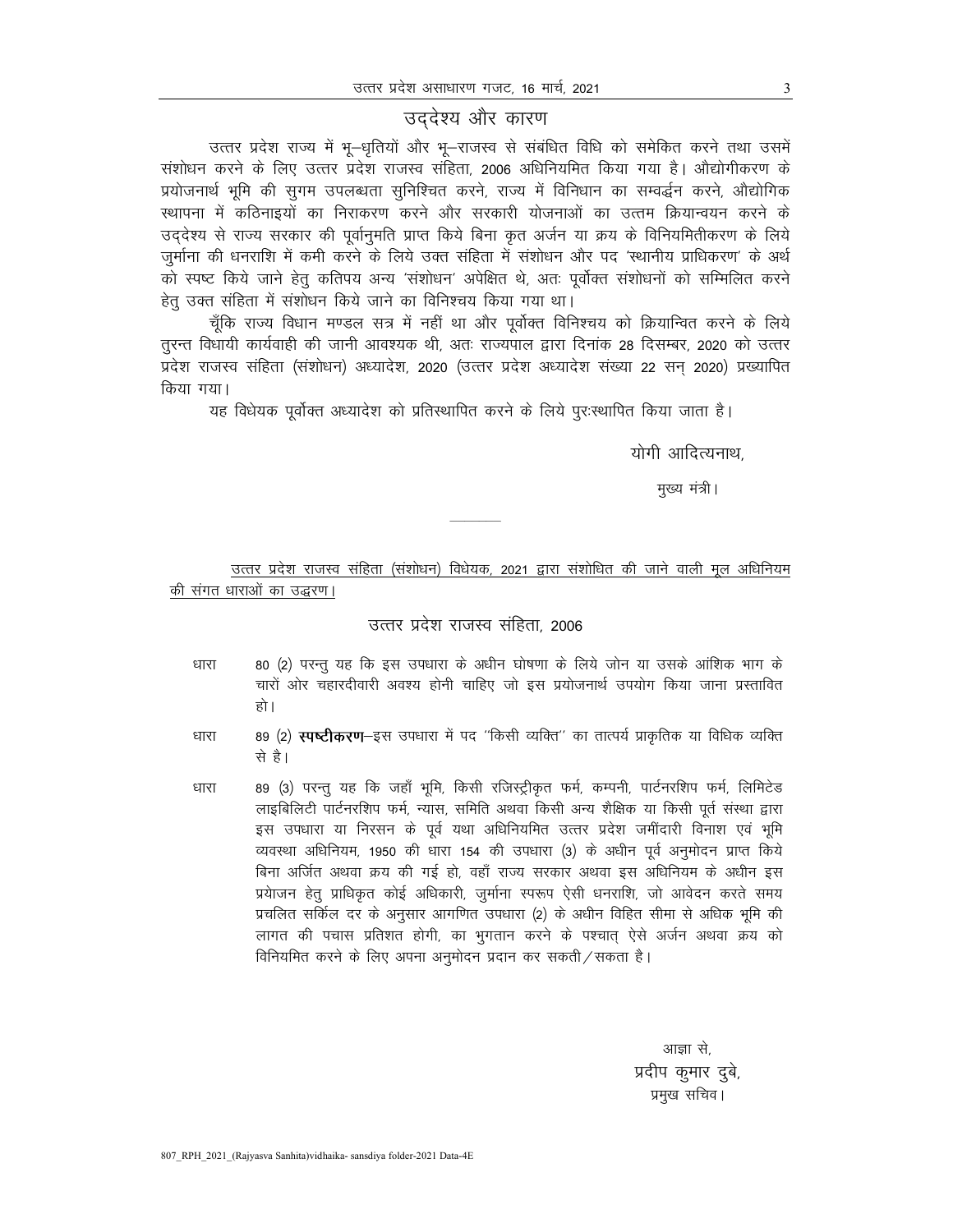#### UTTAR PRADESH SARKAR

#### SANSADIYA KARYA ANUBHAG-1 ———

No. 223/XC-S-1–21-14S-2021 Dated Lucknow, March 16, 2021

### ——— **NOTIFICATION**

#### **MISCELLANEOUS**

IN pursuance of the provisions of clause (3) of Article 348 of the Constitution, the Governor is pleased to order the publication of the following English translation of the " Uttar Pradesh Rajasva Sanhita (Sanshodhan) Vidheyak, 2021" introduced in the Uttar Pradesh Legislative Assembly on February 22, 2021:

#### THE UTTAR PRADESH REVENUE CODE (AMENDMENT) BILL, 2021

A BILL

to amend the Uttar Pradesh Revenue Code, 2006.

IT IS HEREBYenacted in the Seventy-second Year of the Republic of India as follows :–

1. (1) This Act may be called the Uttar Pradesh Revenue Code (Amendment) Act, 2021.

commencement

Short title and

Amendment of section 59 of U.P. Act no. 8 of 2012

(2) It shall be deemed to have come into force on December 28, 2020.

 $2.$  *After* sub-section (6) of section 59 of the Uttar Pradesh Revenue Code, 2006 hereinafter referred to as the principal Act, the following Explanation shall be *inserted*, namely :-

#### Explanation :

For the purpose of this section the word ''Local Authority'' includes KshettraPanchayat, ZilaPanchayat, Town Area, Notified Area, Cantonment Area, Nagar Panchayat, Nagar Palika, Nagar Mahapalika, Nagar Nigam, Noida VikasPradhikaran, Greater Noida VikasPradhikaran, Yamuna Expressway VikasPradhikaran or any Industrial township declared as an Industrial Development Area under the Uttar Pradesh Industrial Area Development Act, 1976 under Article 243-Q of the Constitution of India.

3. In section 80 of the principal Act, the first proviso to sub-section (2) shall be omitted.

4. In section 89 of the principal Act, the Explanation to sub-section (2) shall be omitted.

5. In sub-section (3) of section 89 of the principal Act for the proviso, the following proviso shall be substituted, namely :–

> Provided that where the land has been acquired or purchased by a registered firm, company, partnership firm, limited liability partnership firm, trust, society or any other educational or a charitable institution, without obtaining prior approval under this sub-section or sub-section (3) of section 154 of the Uttar Pradesh Zamindari Abolition and Land Reforms Act, 1950 as enacted before the repeal, the State Government or an officer authorized for this purpose under this Act, may give its approval for regularizing such acquisition or purchase, after payment of an amount as fine, which shall be ten percent of the cost of the land in excess of the limit prescribed under sub-section (2) calculated as per the circle rate prevailing at the time of making the application :

> Provided further that where the State Government is satisfied that any transfer has been made in the public interest under various promotion investment policies or for the projects being encouraged by the State Government, for the establishment of private Universities and medical colleges, it may exempt any such transferee from the payment of fine under this sub-section.

6. (1) The Uttar Pradesh Revenue Code (Amendment) Ordinance, 2020 is hereby repealed. U.P.Ordinance no. 12 of 2020

(2) Notwithstanding such repeal, anything done or any action taken under the provisions of the principal Act as amended by the Ordinance referred to in sub-section  $(1)$  shall be deemed to have been done or taken under the corresponding provisions of the principal Act as amended by this Act as if the provisions of this Act were in force at all material times.

Amendment of section 80 Amendment of section 89 Amendment of section 89

Repeal and saving